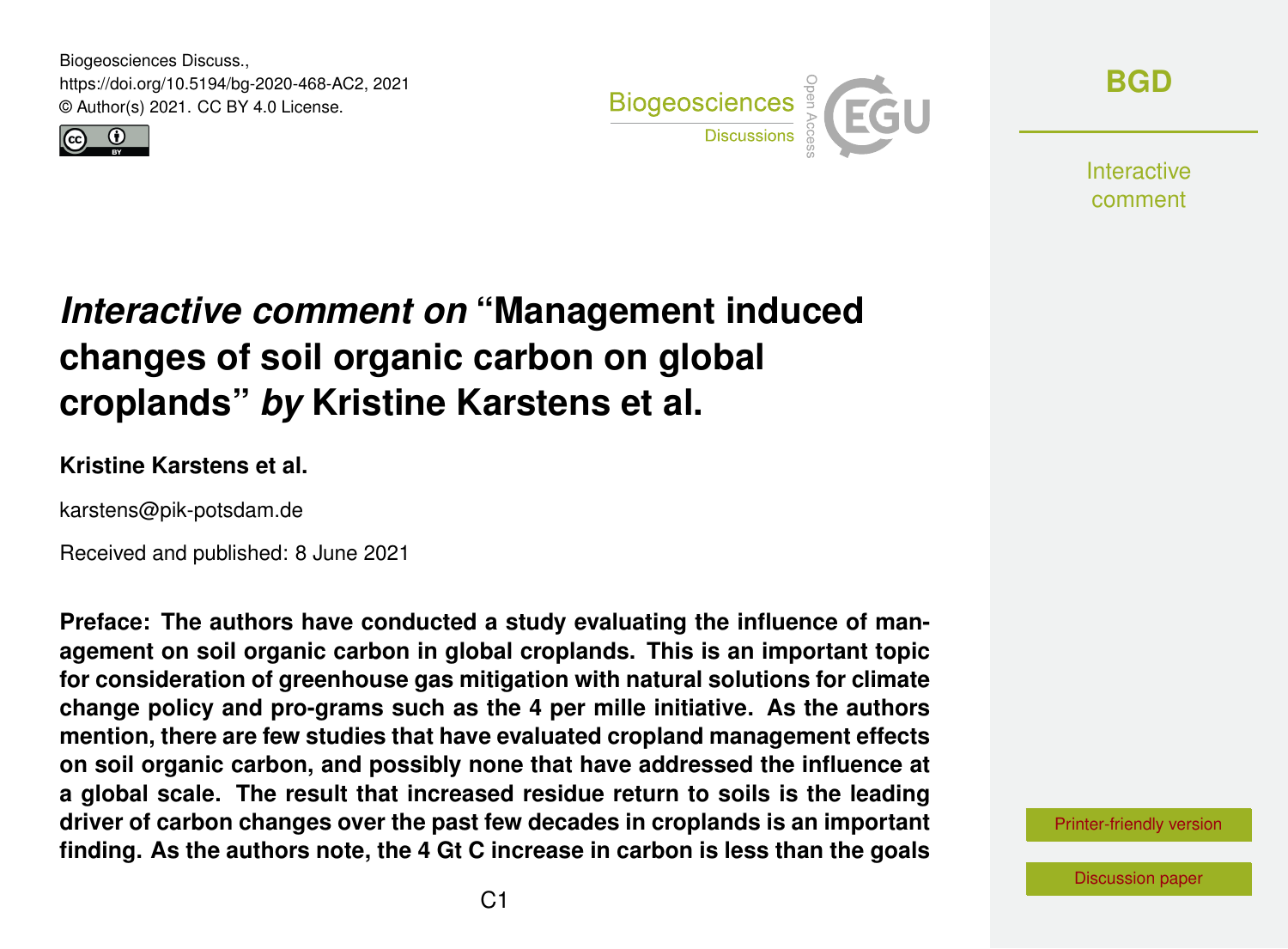#### **of the 4 per mille initiative, which some have argued is not realistic. I have a few concerns about the study after review of the IPCC documentation on the method that the authors selected for this analysis. I would suggest that the authors make revisions before the manuscript is accepted.**

Answer to preface.: Dear reviewer, thank you for the thorough and helpful review of our manuscript. While checking and revising our processing in response to your and the other reviewer's feedback, we discovered a bug in the soil model, leading to an overestimation of the transfer of carbon from active to the slow pool exclusively for cropland. Additionally, we found unreasonable high forage crop production values (specifically for pumpkins used as fodder) in our input data, which were taken from FAO statistics. This made the overall intensification trend in agriculture lead to increasing carbon stocks in cropland. After correcting the bugs, this is no longer the case. Whereas this implies major revisions of our discussion and interpretation of results, we argue that the essence of the paper remains unchanged, albeit modified. We suggest that our key findings are a) we introduce a soil carbon model that can account for changes in agricultural management and can be applied within integrated assessment frameworks for the first time and b) we show that it is critical to account for management dynamics in SOC assessments. We provide an assessment of how results changed after correcting the bugs as a supplement to this author's comment. Here, we respond point-by-point to the reviewers' comments. Where appropriate, this will also address the implications of the bug fix. We look forward to your response.

**1. The Tier 2 method is in a croplands chapter of the IPCC report. The documentation in the report states that the model would need to be parameterized for other land uses.Did the authors parameterize the model for other land uses that would be considered natural vegetation? If not, the estimation of soil organic carbon for natural vegetation may not be valid. The authors seem to suggest that this is a possibility in Section 4.4 when stating the soil organic carbon and debt from land use change have to be interpreted with caution. If the model has**

#### **[BGD](https://bg.copernicus.org/preprints/)**

Interactive comment

[Printer-friendly version](https://bg.copernicus.org/preprints/bg-2020-468/bg-2020-468-AC2-print.pdf)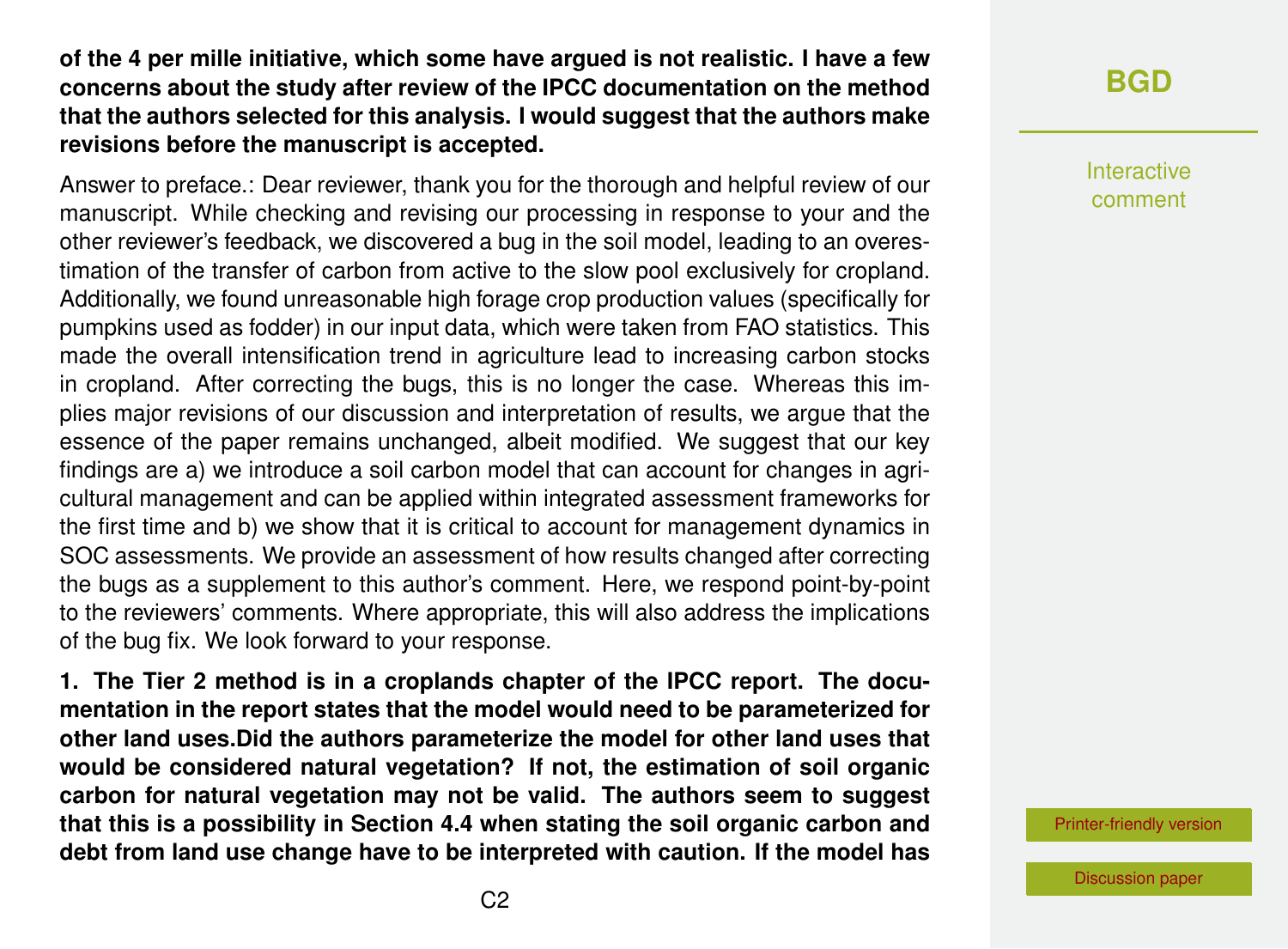**not been parameterized for natural vegetation, I would suggest that the authors focus on cropland model results, and remove the carbon debt results. The results for the cropland alone are important, and deserve publication even if the natural vegetation estimates are not valid with this model.**

Answer to 1.: This is an important point. While our analysis focuses on croplands, estimating the natural soil carbon stocks is necessary to account for the C entering the cropland budget via land conversion. Apart from this process, we only use natural vegetation SOC to make our results comparable to other global estimates for validation purposes. To improve the parametrization of natural soil carbon, we will include the following model updates: \* We will improve the litterfall parameterization in natural vegetation. \* We will compare our results on soil stock under natural vegetation with the results of a model parametrized for natural vegetation (LPJmL).

**2. Is it possible to estimate uncertainty with this method? IPCC methods often have large uncertainty but does this method have less uncertainty because it is a Tier 2method. If it is not possible to estimate uncertainty could the authors speculate on the level of uncertainty in the predictions. Knowing something about uncertainty would be helpful in comparisons to the modeled results from other studies that are shown in the manuscript.**

Answer to 2.: The quantitative assessment of the uncertainty of our projections unfortunately exceeds the scope of this article and would likely require a study in itself. The model includes a high number of parameters, and for most of these the uncertainty distributions have not been quantified so far. Moreover, we think that beyond parameter uncertainty, the structural uncertainty from the model design is also very high.

To address the uncertainty within this manuscript, we will therefore discuss the uncertainty qualitatively and add a short statement here: Most of the uncertainty in our view is included in the management data itself, and especially in the residue and manure numbers, as they are only indirectly calculated from production, feed and area Interactive comment

[Printer-friendly version](https://bg.copernicus.org/preprints/bg-2020-468/bg-2020-468-AC2-print.pdf)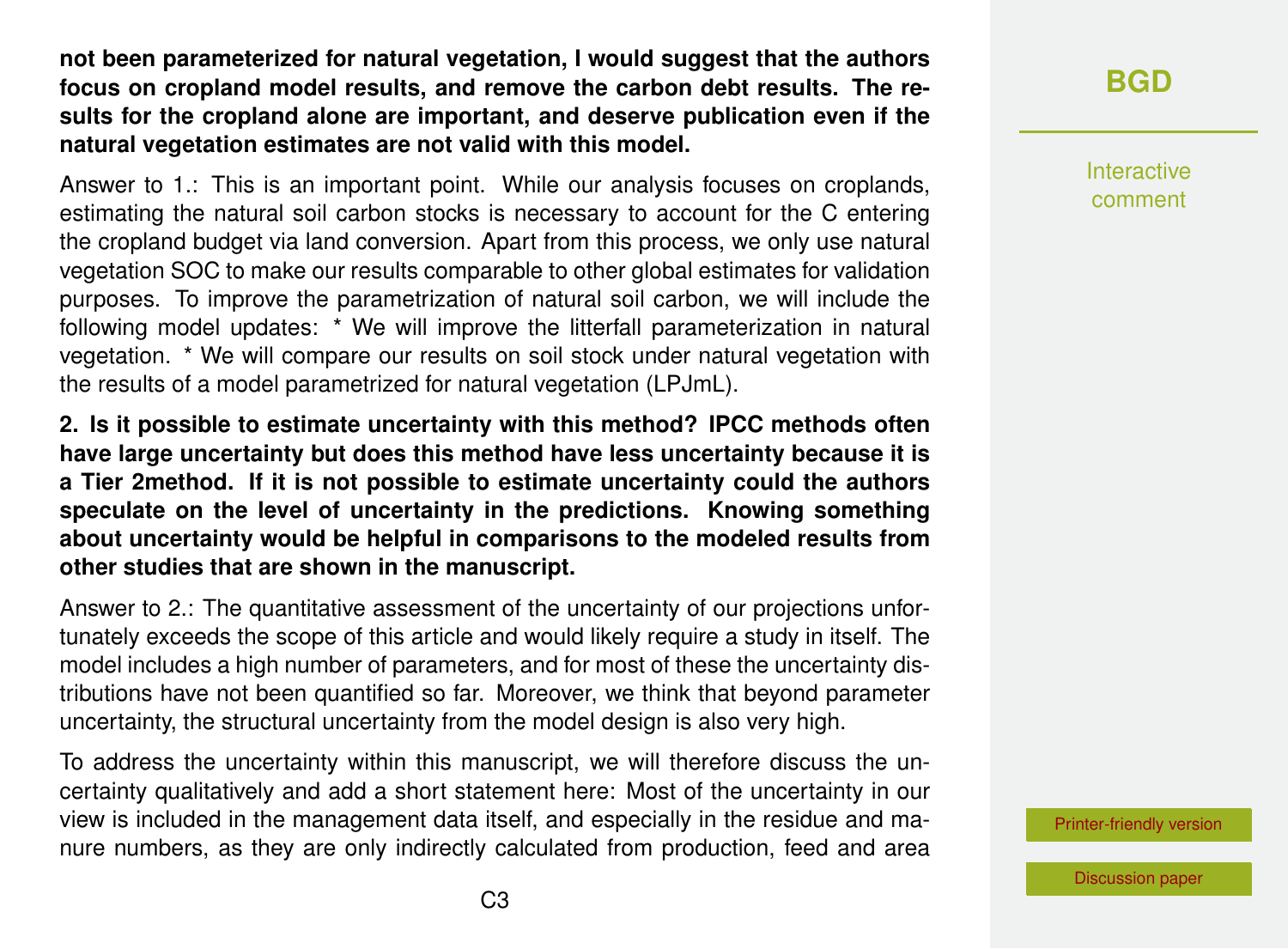data. The uncertainty of recycling shares adds on top of the uncertain total numbers of manure and residue biomass. As this is one of the first attempts to compile a comprehensive, global data set on these management data, it is complex to evaluate it against literature. Furthermore, it is still to be evaluated, if our data set covers most of the carbon inputs to the soil, as it not includes cover crops, green manure and weed biomass. Additionally, litter estimations are based on the set of global parameters, that contain large uncertainty and at the same time have a great impact on the overall size of SOC stocks. Both effects will be discussed in more detail.

**3. The authors state that a sensitivity analysis presented in Figure 4 shows that management impact is robust to the initialization of the soil organic carbon stocks at the beginning of the spin-up phase. But, the stocks and change in stocks almost halves the values if the initialization is done with natural vegetation. The initialization does make a difference, and needs further explanation.**

Answer to 3.: It is correct that the SOC stocks are highly dependent on the legacy of management. However, Figure 4 shows that the SOC gap - the difference between a baseline scenario and a counterfactual scenario with constant management - was not strongly dependent on the initialization. We therefore conclude that the initialization does not affect our central finding.

Still, in order to improve our estimates also for the absolute SOC stock, we now extended the length of the spin-up phase, starting in 1510 (default spin-up start for introducing land use in simulations with LPJmL, see e.g. Schaphoff et al. 2018a/b, von Bloh et al. 2018). We will analyze and discuss our results with respect to the initialization in more detail.

(References: von Bloh, W. et al. 2018: Implementing the nitrogen cycle into the dynamic global vegetation, hydrology, and crop growth model LPJmL (version 5.0). Geoscientific Model Development 11, 2789–2812. Schaphoff, S. et al. 2018a: LPJmL4 – a dynamic global vegetation model with managed land – Part 1: Model description.

## **[BGD](https://bg.copernicus.org/preprints/)**

Interactive comment

[Printer-friendly version](https://bg.copernicus.org/preprints/bg-2020-468/bg-2020-468-AC2-print.pdf)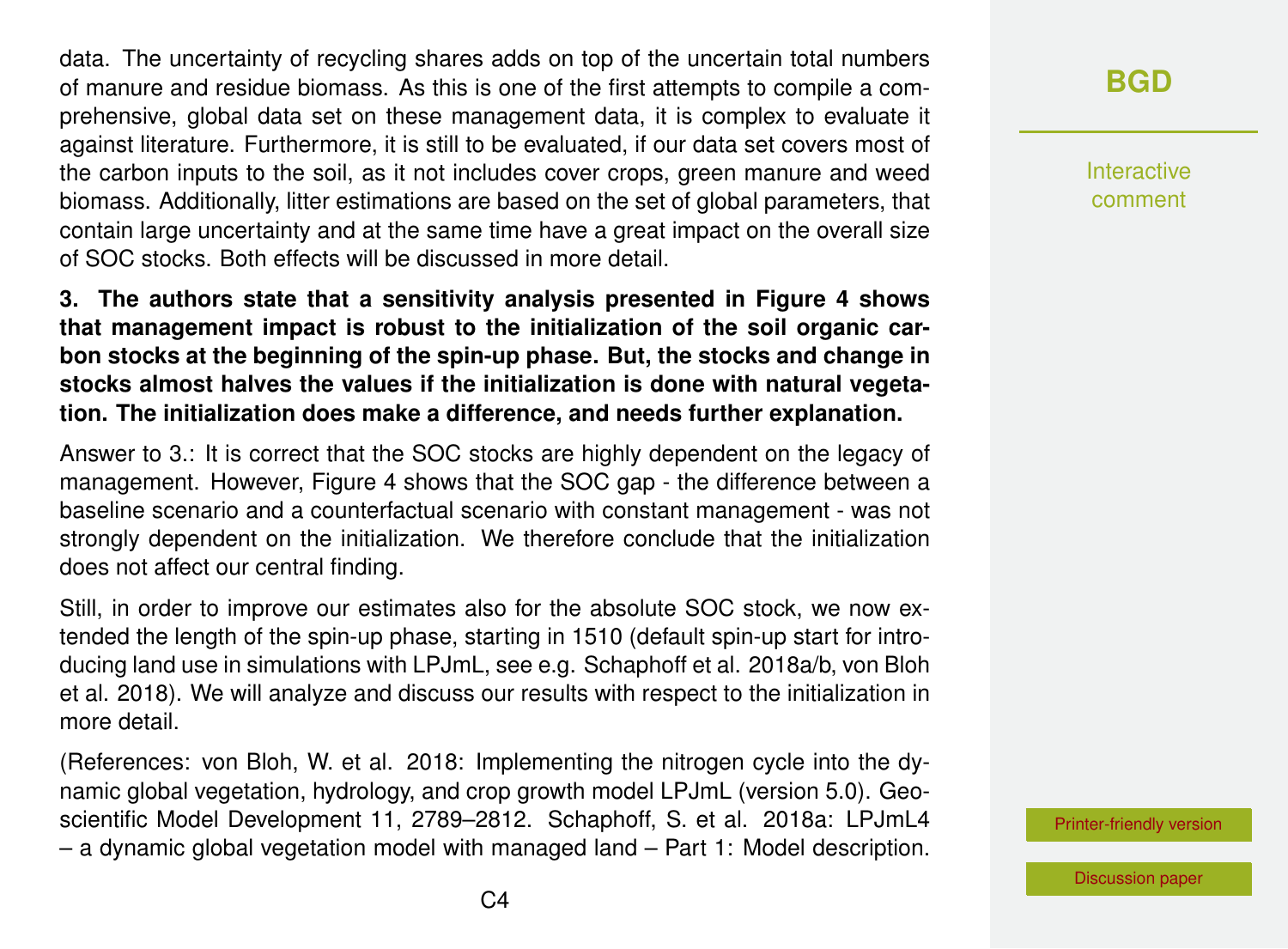Geoscientific Model Development 11, 1343–1375. Schaphoff, S. et al. 2018b: LPJmL4 – a dynamic global vegetation model with managed land – Part 2: Model evaluation. Geoscientific Model Development 11, 1377–1403.)

**4. Good to see that the authors have made a comparison to another approach to confirm the Tier 2 results. The Tier 1 method provided by the IPCC has been used for this purpose. In section 2.2, the authors present a method estimating stock change factors instead of soil organic carbon changes. But, the results in Table 4 for the stock change factors are not convincing that the methods are consistent, and the text seems unclear with discussion about larger differences with the IPCC 2019 values, which were updated by the authors and should be more accurate – I would think. Why not estimate the change in soil organic carbon for a direct comparison with the Tier 2 method instead of the stock change factors? Also, the placement of these results after the discussion seems odd, and conventionally would be presented in the results section before discussion.**

Answer to 4.: Thank you for the recommendation. We will place the comparison within the result section. For a Tier 1 approach the change in soil organic carbon must be calculated based on a reference stock. The default stocks given by the IPCC have a very low spatial resolution (42 coarse climate zones and soil type specific values), which lead to additional uncertainty when directly comparing changes in soil organic carbon. We will add more detail to the discussion of the strong deviation between the 2006 and 2019 default stock change factors.

**5. Figure 3 shows results from making certain practices constant from 1975 to 2010.The authors state around line 315 that the effect of no-till has been strong since 1990,but the effect seems minor and may not differ statistically from the histManagement with uncertainty. The conclusion about the importance of residue seems most important here.**

Answer to 5.: Due to the overall changes in the results, we will rewrite major part of

### **[BGD](https://bg.copernicus.org/preprints/)**

Interactive comment

[Printer-friendly version](https://bg.copernicus.org/preprints/bg-2020-468/bg-2020-468-AC2-print.pdf)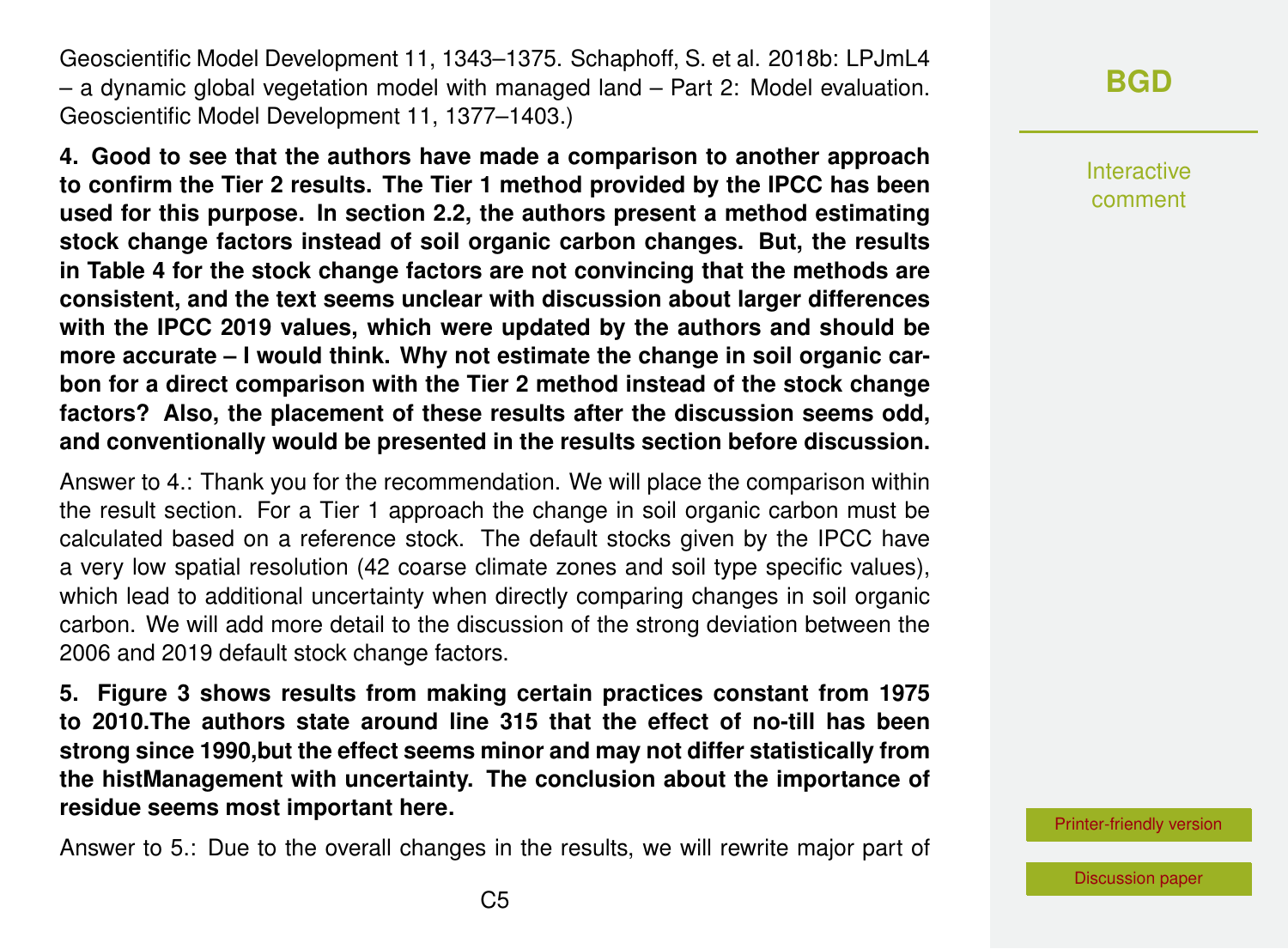the result and discussion. We will take more thoroughly into account the effects of uncertainty.

**6. The authors suggest that there needs to be a circular flow with food supply chain back to soils. They assumed that none of the waste from supply chains are returned to soils (near line 300) but this seems incorrect. Municipal waste and materials are amended to soils in many regions of the world although maybe there are no data on these amendments? If this is the issue, the authors could mention that they are making a conservative assumption due to lack of data.**

Answer to 6.: Indeed, further soil inputs include the application of human excreta and sewage sludge, as well as the application of processing wastes, forestry residues or biochar. Unfortunately, data on the quantity of these inputs is very scarce and often does not exist with global coverage. In the draft of the International Nitrogen Assessment (will be provided confidentially to the reviewer), the available literature estimates for these flows (in regard to nitrogen) were reviewed. So far no reliable estimates exist, but the existing estimates indicate that these inputs must be by an order of magnitude lower than those of crop residues and manure.

**7. The authors evaluate the sensitivity of the Tier 2 model for tree litter with methods in Section 2.4.3. The Tier 2 model divides litter into metabolic and structural components,and the authors have averaged lignin to nitrogen across tree components as input to the model. But forest also include deadwood and should be separated from other forest litter to model decomposition. Did the authors add a deadwood pool? I question if this model is appropriate for forest if deadwood is not modeled separately.**

Answer to 7.: We follow this suggestion and will add more detail on the litterfall of the natural vegetation. Using additional information from LPJmL, we will split up the litterfall into a wood- and soft-tissue fraction and add different parameterizations for these. We will not be able to add a deadwood pool, since that would require additional

## **[BGD](https://bg.copernicus.org/preprints/)**

Interactive comment

[Printer-friendly version](https://bg.copernicus.org/preprints/bg-2020-468/bg-2020-468-AC2-print.pdf)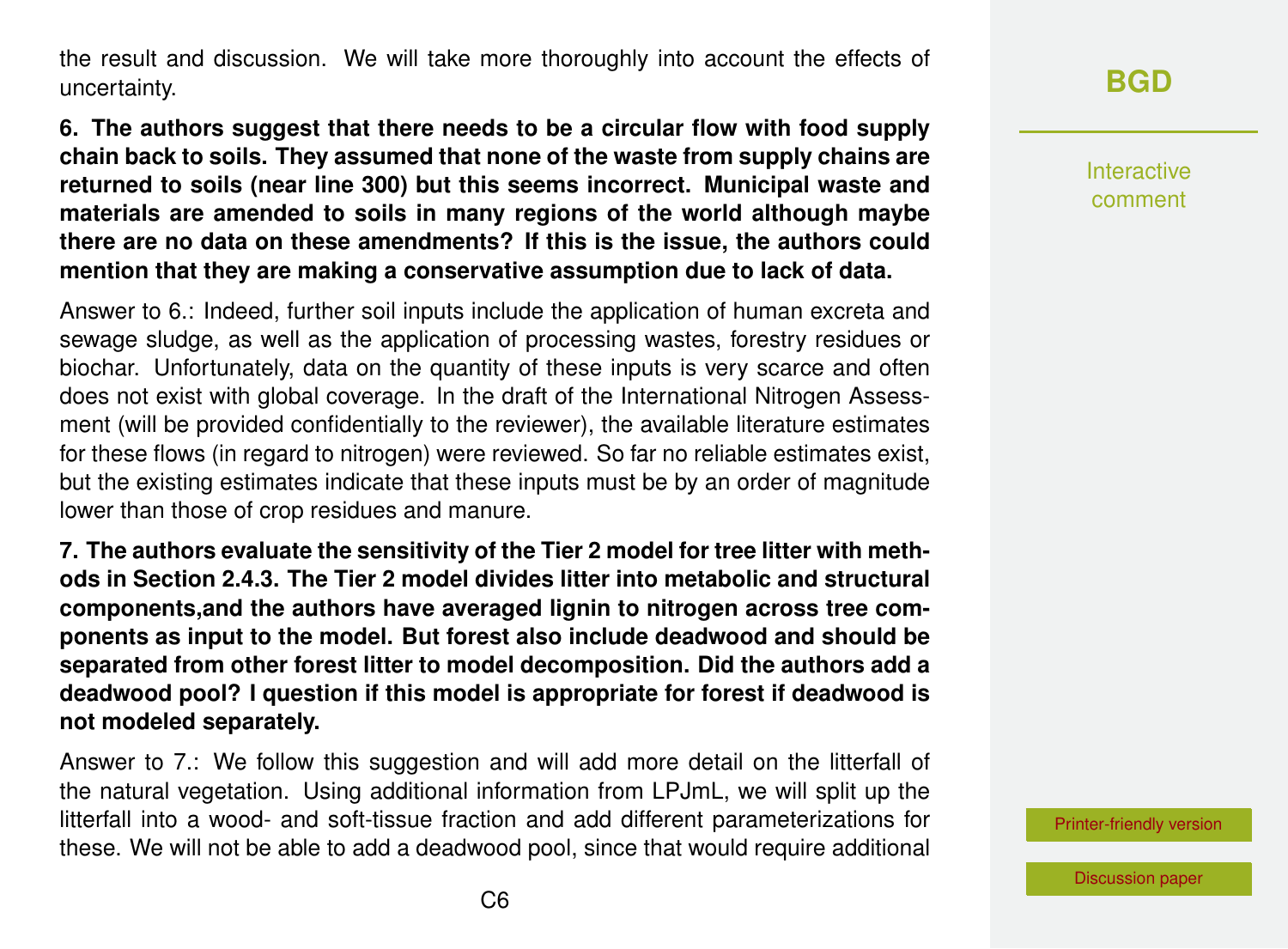parameterization of turnover dynamics for this new pool. Deadwood pools are also not treated explicitly in many DGVMs but are considered part of litter pools, which distinguish woody from non-wood litter pools. The separation of litterfall into wood and soft tissue fluxes will thus add similar stock detail as in DGVMs.

**8. Recommend that the authors provide more explanation for Equation 9, which determines the residue amount of C, and is a key driver of the carbon change. Harvest index is the proportion of plant biomass that is harvested, but the authors are multiplying the harvested crop product by the harvest index. But the conventional approach is 'harvested crop production divided by the harvest index' to determine the total biomass and then subtract the harvested amount to estimate the residue. The authors are accounting for double harvesting and fallow in this calculation, which I agree is important, but some further explanation is needed about the calculation to understand how residue carbon is estimate from crop production, harvest index and area.**

Answet to 8.: Our harvest index for the yield (t/ha) is calculated based on a linear function with positive intercept (ha) and a slope dependent on the yield (t/ha). This allometric function accounts for the fact that higher-yielding crops often have a lower harvest index than low-yielding crops. In our revised manuscript, we will rewrite the equations to make the functional form more visible. Instead of  $AGR_{i,t,cg} = CP_{i,t,cg}$ .  $HI_{mrd,ca} + CA_{i.t,ca} \cdot HI_{area}$  we now write  $AGR_{i.t,ca} = CA_{i.t,ca} \cdot (Y_{i.t,ca} \cdot HI_{prod,ca} + HI_{area})$ We will also add more explanations to the text.

**9. For the Tier 1 method, IPCC divides the reference carbon stocks by climate and soil types. Did the authors also divide the grid cells by climate and soil because only climate is mentioned in the text? And, I found a diagram in Figure 5.1 in the IPCC report that divides low, medium and high input categories. Did the authors use this diagram to classify the input? It is not clear if the authors use the diagram or developed their own. If they developed their own, is it consistent with the IPCC factors?**

### **[BGD](https://bg.copernicus.org/preprints/)**

Interactive comment

[Printer-friendly version](https://bg.copernicus.org/preprints/bg-2020-468/bg-2020-468-AC2-print.pdf)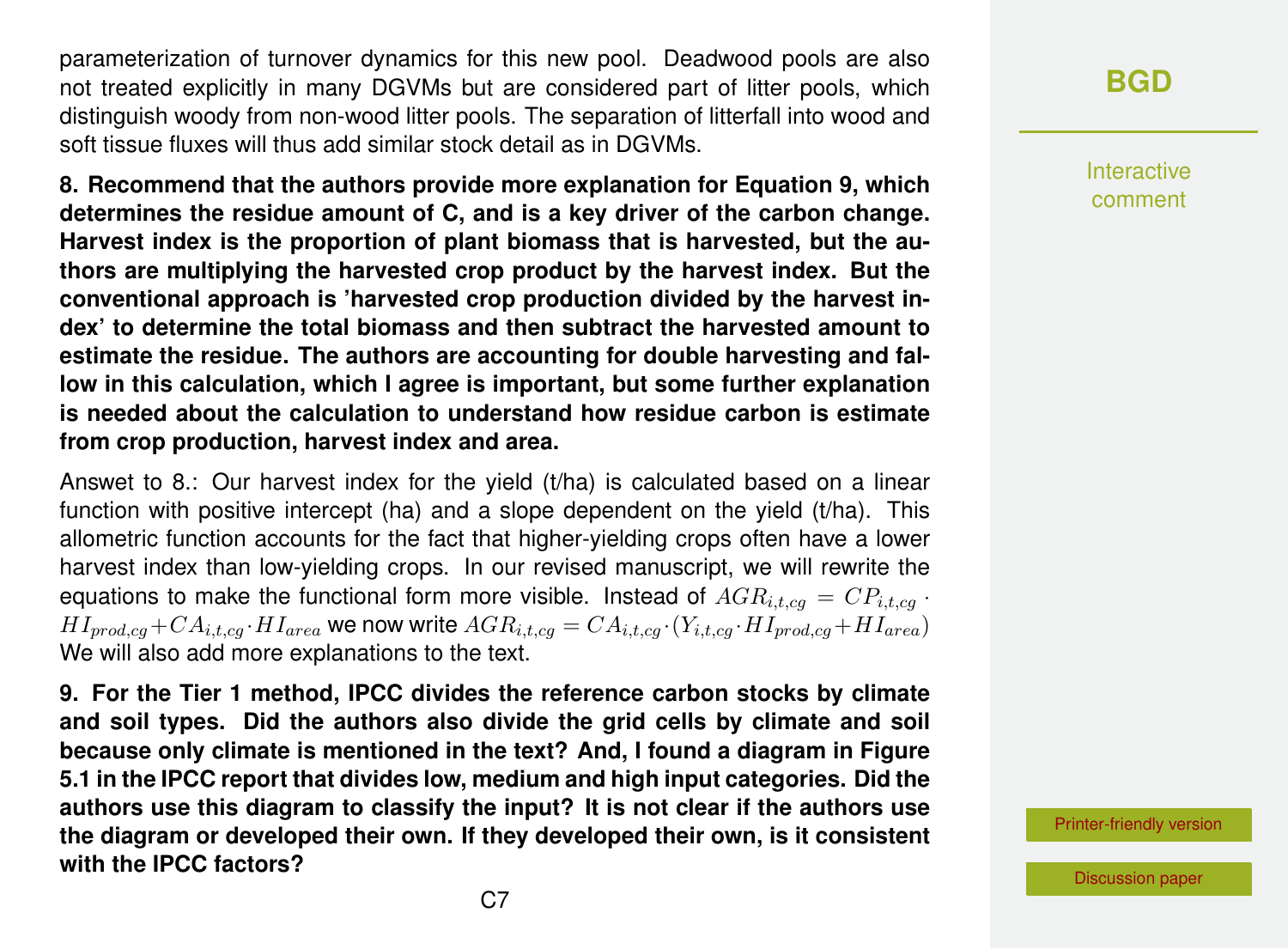Answer to 9.: We do not calculate carbon stocks and stock changes based on the Tier 1 method. Instead we calculate stock change factors from our Tier 2 approach to compare only these factors to the Tier 1 factors as given within the guidelines. We will point this out more clearly in the method and discussion part. In addition, we note here: \* To our knowledge, the IPCC method splits up soil types into mineral and organic. This analysis focuses exclusively on mineral soils, which will be pointed out more clearly throughout the paper. \* To aggregate our Tier 2 results we assigned only one climate type for each grid cell (the most dominant one). \* The Tier 2 method does not take into account different soil classes directly, but rather takes the sand fraction as a proxy for soil properties (like water holding capacities). \* For the Tier 1 method no detailed analysis has been conducted. All factors shown in the manuscript are default factors without any spatial disaggregation of effects. We did not classify the inputs into Tier 1 categories (as there was no need to do so for Tier 2 and no data available to do so at the global scale).

**10. What is 'resp' is 'area reduction resp' on line 110? This sentence should be revised to improve readability. I also found other sentences that were difficult to read or missing words in some cases, but did not make a list during my review. Suggest a careful review before final publication.**

Answer to 10.: We will do so.

**11. I found the Tier 2 method in Chapter 5 of Volume 4 of the 2019 IPCC report, and would suggest that the authors cite this chapter rather than the entire 2019 IPCC report,which has 5 volumes. This would make it easier for others interested in the study to find the method in the IPCC report.**

Answer to 11.: We will change the citation from full report to the Chapter 5 where needed.

Please also note the supplement to this comment:

### **[BGD](https://bg.copernicus.org/preprints/)**

Interactive comment

[Printer-friendly version](https://bg.copernicus.org/preprints/bg-2020-468/bg-2020-468-AC2-print.pdf)